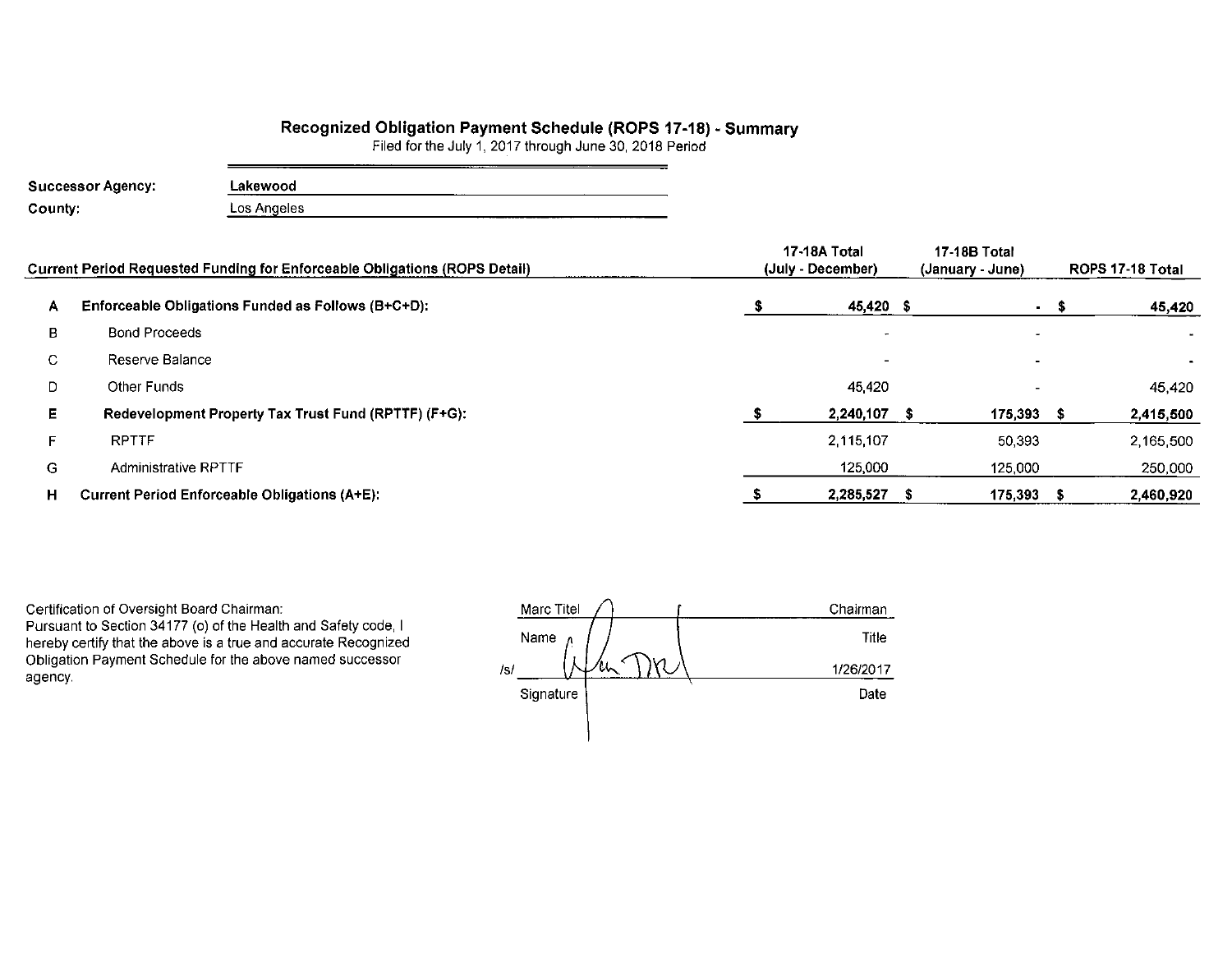## **Recognized Obligation Payment Schedule (ROPS 17-18) - Summary**

Filed for the July 1, 2017 through June 30, 2018 Period

| <b>Successor Agency:</b> | Lakewood    |
|--------------------------|-------------|
| County:                  | Los Angeles |

|    | Current Period Requested Funding for Enforceable Obligations (ROPS Detail) | 17-18A Total<br>(July - December) | <b>17-18B Total</b><br>(January - June) |      | ROPS 17-18 Total |
|----|----------------------------------------------------------------------------|-----------------------------------|-----------------------------------------|------|------------------|
| A  | Enforceable Obligations Funded as Follows (B+C+D):                         | 45,420 \$                         |                                         | $-S$ | 45,420           |
| B  | <b>Bond Proceeds</b>                                                       | $\overline{a}$                    | $\overline{\phantom{a}}$                |      | $\sim$           |
| C  | Reserve Balance                                                            | $\overline{\phantom{a}}$          | $\overline{\phantom{0}}$                |      |                  |
| D  | Other Funds                                                                | 45,420                            | $\overline{\phantom{0}}$                |      | 45,420           |
| E. | Redevelopment Property Tax Trust Fund (RPTTF) (F+G):                       | 2,240,107                         | 175,393 \$                              |      | 2,415,500        |
| F. | <b>RPTTF</b>                                                               | 2,115,107                         | 50,393                                  |      | 2,165,500        |
| G  | <b>Administrative RPTTF</b>                                                | 125,000                           | 125,000                                 |      | 250,000          |
| н. | <b>Current Period Enforceable Obligations (A+E):</b>                       | 2,285,527                         | $175,393$ \$                            |      | 2,460,920        |

Certification of Oversight Board Chairman: Pursuant to Section 34177 (o) of the Health and Safety code, I hereby certify that the above is a true and accurate Recognized Obligation Payment Schedule for the above named successor agency.

| <b>Marc Titel</b> | Chairman  |
|-------------------|-----------|
| Name              | Title     |
| /s/               | 1/26/2017 |
| Signature         | Date      |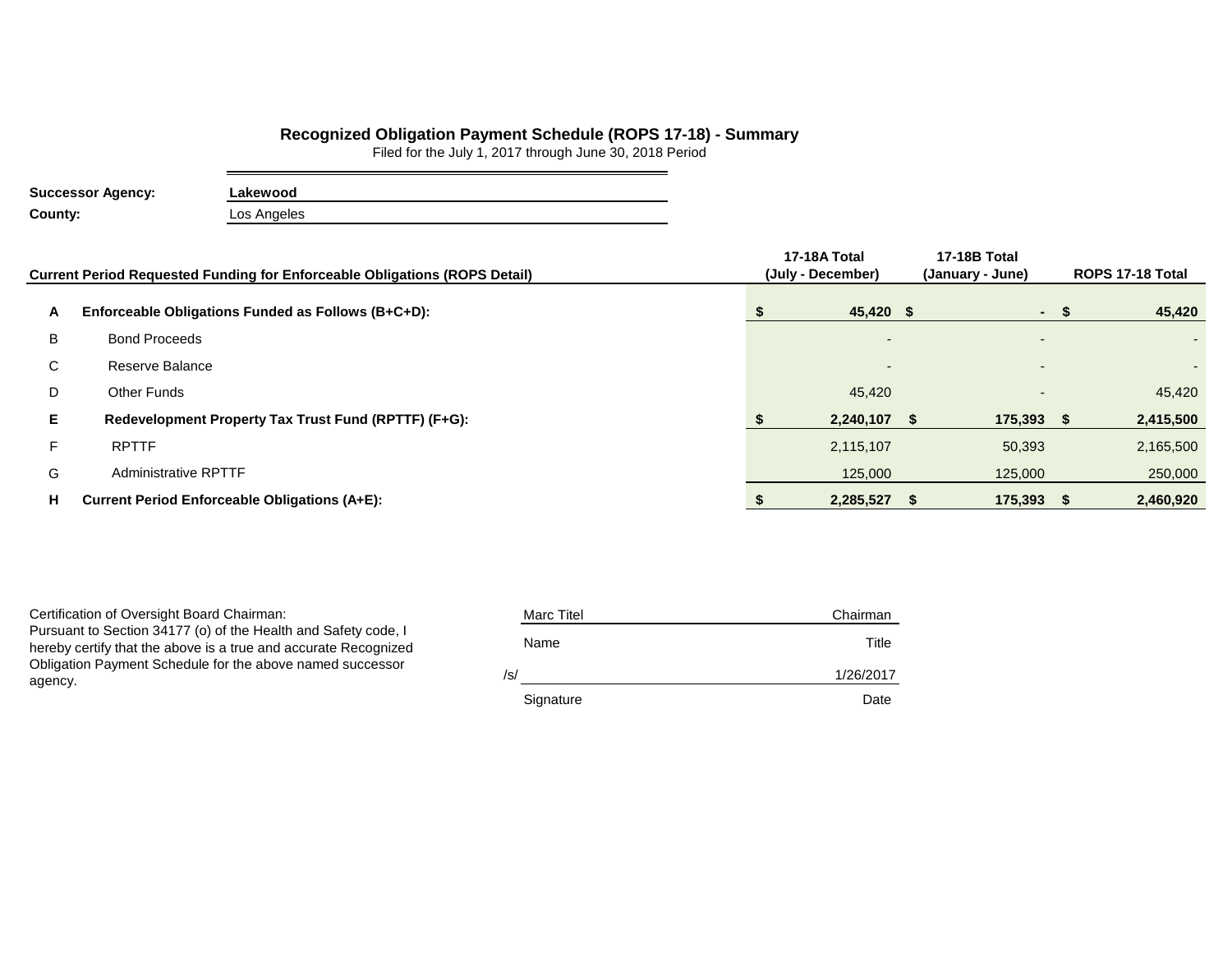|                |                                                                |                                             |                                             |                                               |                                                                                                       |                                                                                                                       |                          | Lakewood Recognized Obligation Payment Schedule (ROPS 17-18) - ROPS Detail |                     |                                    |              |                               |                          |                           |              |                      |                      |                 |                         |        |              |                 |
|----------------|----------------------------------------------------------------|---------------------------------------------|---------------------------------------------|-----------------------------------------------|-------------------------------------------------------------------------------------------------------|-----------------------------------------------------------------------------------------------------------------------|--------------------------|----------------------------------------------------------------------------|---------------------|------------------------------------|--------------|-------------------------------|--------------------------|---------------------------|--------------|----------------------|----------------------|-----------------|-------------------------|--------|--------------|-----------------|
|                |                                                                |                                             |                                             |                                               |                                                                                                       |                                                                                                                       |                          |                                                                            |                     | July 1, 2017 through June 30, 2018 |              |                               |                          |                           |              |                      |                      |                 |                         |        |              |                 |
|                |                                                                |                                             |                                             |                                               |                                                                                                       |                                                                                                                       |                          |                                                                            |                     | (Report Amounts in Whole Dollars)  |              |                               |                          |                           |              |                      |                      |                 |                         |        |              |                 |
| $\overline{A}$ | <b>B</b>                                                       | <b>C</b>                                    | D                                           |                                               |                                                                                                       | G                                                                                                                     | H                        |                                                                            | $\mathbf{J}$        | K                                  | $\mathbf{L}$ |                               |                          | $\Omega$                  |              | $\mathbf Q$          | $\mathbf{R}$         |                 |                         |        |              | W               |
|                |                                                                |                                             |                                             |                                               |                                                                                                       |                                                                                                                       |                          |                                                                            |                     |                                    |              |                               | 17-18A (July - December) |                           |              |                      |                      |                 | 17-18B (January - June) |        |              |                 |
|                |                                                                |                                             |                                             |                                               |                                                                                                       |                                                                                                                       |                          |                                                                            |                     |                                    |              |                               | <b>Fund Sources</b>      |                           |              |                      |                      |                 | <b>Fund Sources</b>     |        |              |                 |
| Item #         | Project Name/Debt Obligation                                   | Obligation Type                             | Contract/Agreement<br><b>Execution Date</b> | Contract/Agreement<br><b>Termination Date</b> | Payee                                                                                                 | <b>Description/Project Scope</b>                                                                                      | Project Area             | <b>Total Outstanding</b><br>Debt or Obligation                             | Retired             | ROPS 17-18<br>Total                |              | Bond Proceeds Reserve Balance | Other Funds              | <b>RPTTF</b>              | Admin RPTTF  | 17-18A<br>Total      | <b>Bond Proceeds</b> | Reserve Balance | Other Funds             | RPTTF  | Admin RPTTF  | 17-18B<br>Total |
|                | 21999 Tax Allocation Bonds Series A Bonds Issued On or Before  |                                             | 10/1/1999                                   | 9/1/2017                                      | US Bank                                                                                               |                                                                                                                       | Project Area 1           | 19,325,125<br>647,010                                                      | $N$ $S$             | 2,460,920 \$<br>647.01             |              |                               | $45,420$ \$<br>45.420    | $2,115,107$ \$<br>601,590 | 125,000      | 2,285,527<br>647,010 |                      |                 |                         | 50,393 |              | 175,393         |
|                | 3 2003 Tax Allocation Bonds Series A Bonds Issued On or Before | 12/31/10                                    | 0/28/2003                                   | 9/1/2017                                      | US Bank                                                                                               | Bonds issue to fund non-housing<br>Bonds issue to fund non-housing                                                    | Project Area 1           | 500,168                                                                    | N<br>$\mathbf{s}$   | 500,168                            |              |                               |                          | 500,168                   |              | 500,168              |                      |                 |                         |        |              |                 |
|                | 4 2003 Tax Allocation Bonds Series B Bonds Issued On or Before |                                             | 10/28/2003                                  | 9/1/2017                                      | US Bank                                                                                               | projects<br>Bonds issue to fund non-housing                                                                           | roject Area 1            | 277,547                                                                    | N                   | 277,547                            |              |                               |                          | 277,547                   |              | 277,547              |                      |                 |                         |        |              |                 |
|                | Fiscal Agent Fees                                              | 12/31/10<br>Fees                            | 10/1/1999                                   | 1/31/2018                                     | US Bank                                                                                               | projects<br>Trustee Fees for 1999A, 2003A, and                                                                        | Project Area 1           | 11,000                                                                     | N                   | 11,000                             |              |                               |                          | 4,400                     |              | 4,400                |                      |                 |                         | 6,600  |              | 6,600           |
|                | <b>6</b> Bond Disclosure Fees                                  | Fees                                        | 2/1/2012                                    | 1/31/2018                                     | Harrell & Company                                                                                     | 2003B bonds<br>Bonds disclosure fees for 1999A,                                                                       | roiect Area 1            | 2,843                                                                      | N                   | 2,843                              |              |                               |                          |                           |              |                      |                      |                 |                         | 2,843  |              | 2,843           |
|                | <b>County Deferral</b>                                         | <b>Jnfunded Liabilities</b>                 | 6/27/1989                                   | 6/30/2042                                     | County of Los Angeles                                                                                 | 2003A, and 2003B bonds<br>County Deferral Loan                                                                        | Project Area 2           | 843,589                                                                    | N.                  |                                    |              |                               |                          |                           |              |                      |                      |                 |                         |        |              |                 |
|                | City Advance to Agency                                         | City/County Loan (Prior<br>06/28/11), Other | 10/1973                                     | 6/30/2023                                     | City of Lakewood                                                                                      | nitial funds to operate plan area                                                                                     | roject Area 1            | 191,000                                                                    | N                   | 38,200                             |              |                               |                          |                           |              |                      |                      |                 |                         | 38,200 |              | 38,200          |
|                | <b>Housing Fund Deficit</b>                                    | <b>Jnfunded Liabilities</b>                 | 6/30/1999                                   | 6/30/2022                                     | Low and Moderate Income<br>using Fund                                                                 | Housing fund deficit repayments (HSC<br>$ection$ 3334.6(d))                                                           | Project Area 1           | 1,085,310                                                                  | N                   |                                    |              |                               |                          |                           |              |                      |                      |                 |                         |        |              |                 |
|                | 10 Owner Participation Agreement                               | OPA/DDA/Construction                        | 12/16/1998                                  | 9/30/2016                                     | Pacific Premier Retail Trust Parking Facilities Lease<br>(formerly known as<br>Lakewood Mall Business |                                                                                                                       | roject Area 1            | 163,674                                                                    | N.                  | 163,674                            |              |                               |                          | 163,674                   |              | 163,674              |                      |                 |                         |        |              |                 |
|                |                                                                |                                             |                                             |                                               | Co./Macerich)                                                                                         |                                                                                                                       |                          |                                                                            |                     |                                    |              |                               |                          |                           |              |                      |                      |                 |                         |        |              |                 |
|                | 17 Administrative Costs                                        | Admin Costs                                 | 7/1/2016                                    | 6/30/2017                                     | City of Lakewood                                                                                      | Administrative costs including audit and All Project Areas<br>llowa                                                   |                          | 200,000                                                                    | N<br>$\sqrt{S}$     | 200,000                            |              |                               |                          |                           | $100,000$ \$ | 100,000              |                      |                 |                         |        | $100,000$ \$ | 100,000         |
|                | 18 LMIHF Loan (SERAF)                                          | <b>SERAF/ERAF</b>                           | 5/10/2010                                   | 6/30/2042                                     | Low and Moderate Income<br>Housing Fund                                                               | Loan for SERAF payment to County for All Project Areas<br>Y 09/10 (HSC section 33690 (c)(1))                          |                          | 3,215,951                                                                  |                     |                                    |              |                               |                          |                           |              |                      |                      |                 |                         |        |              |                 |
|                | 19 LMIHF Loan (SERAF)                                          | SERAF/ERAF                                  | 5/4/2011                                    | 6/30/2042                                     | Low and Moderate Income<br>busing Fund                                                                | Loan for SERAF payment to County for All Project Areas<br>Y 10/11 (HSC section 33690 (c)(1))                          |                          | 662,108                                                                    | $\mathbb N$         |                                    |              |                               |                          |                           |              |                      |                      |                 |                         |        |              |                 |
|                | 20 LMIHF Loan (ERAF)                                           | <b>SERAF/ERAF</b>                           | /10/2005                                    | 6/30/2042                                     | Low and Moderate Income<br>using Fund                                                                 | Loan for ERAF payment to County for<br>Y 04/05 (HSC section 33681.12 (b))                                             | <b>All Project Areas</b> | 90,492                                                                     | N                   |                                    |              |                               |                          |                           |              |                      |                      |                 |                         |        |              |                 |
|                | 21 City Loans and Advances to Agency City/County Loans On or   | efore 6/27/11                               | 2/17/1985                                   | 6/30/2042                                     | City of Lakewood (80%)                                                                                | Loans for development and financial<br>ssistance of Project Areas 1, 2, and 3                                         | <b>All Project Areas</b> | 8.651.164                                                                  | -N-                 |                                    |              |                               |                          |                           |              |                      |                      |                 |                         |        |              |                 |
|                | 22 City Loans and Advances to Agency City/County Loans On or   | efore 6/27/11                               | 12/17/1985                                  | 6/30/2042                                     | Lakewood Housing<br>Successor (20%)                                                                   | Loans for development and financial<br>ssistance of Project Areas 1, 2, and 3                                         | <b>All Project Areas</b> | 2,162,791                                                                  | N                   |                                    |              |                               |                          |                           |              |                      |                      |                 |                         |        |              |                 |
|                | 24 Owner Participation Agreement<br><b>Payment Penalty</b>     | OPA/DDA/Construction                        | /1/2013                                     | 12/31/2013                                    | Pacific Premier Retail Trust<br>(formerly known as<br>Lakewood Mall Business                          | Late payment penalty as stated on the<br>Parking Facilities Lease Agreement.                                          | Project Area 1           |                                                                            | N                   |                                    |              |                               |                          |                           |              |                      |                      |                 |                         |        |              |                 |
|                | 26 Legal Fee                                                   | Admin Costs - Litigation                    | 6/11/2013                                   | 6/30/2023                                     | Co./Macerich)<br>City of Lakewood/<br>Colantuono & Levin                                              | Temporary city loan for legal counsel<br>paid to firm Colantuono & Levin for<br>Successor Agency litigation over DOF. | All Project Areas        | 50,000                                                                     | N<br>$\mathbf{s}$   | 50,000                             |              |                               |                          |                           | $25,000$ \$  | 25,000               |                      |                 |                         |        | $25,000$ \$  | 25,000          |
|                | 28 Bond Arbitrage Compliance Review Fees                       |                                             | 7/23/2014                                   | 6/30/2017                                     | PFM Asset Management                                                                                  | Arbitrage Rebate Compliance Services Project Area 1<br>for 1999A Tax Allocation Bonds Series                          |                          | 2,500                                                                      | N<br>$\mathsf{s}$   | 2,500                              |              |                               |                          |                           |              |                      |                      |                 |                         | 2,500  |              | 2,500           |
|                | 29 LAUSD v. LAC                                                | Miscellaneous                               | 9/1/2014                                    | 6/30/2017                                     | Case Anywhere, LLC                                                                                    | System Access Fee for the legal case<br>LAUSD v. LA County, et al- Case<br>Number BS108180                            | All Project Areas        | 500                                                                        | N                   | 500                                |              |                               |                          | 250                       |              | 250                  |                      |                 |                         | 250    |              | 250             |
|                | 30 Proportional Share of Unfunded<br>Pension Liabilities       | <b>Unfunded Liabilities</b>                 | /1/2016                                     | 6/30/2017                                     | <b>City of Lakewood</b>                                                                               | Obligation to Share in Payment of<br>funded Liabilities                                                               | <b>All Project Areas</b> | 567,478                                                                    | N                   | 567,478                            |              |                               |                          | 567,478                   |              | 567,478              |                      |                 |                         |        |              |                 |
| 31             |                                                                |                                             |                                             |                                               |                                                                                                       |                                                                                                                       |                          |                                                                            | N                   |                                    |              |                               |                          |                           |              |                      |                      |                 |                         |        |              |                 |
|                |                                                                |                                             |                                             |                                               |                                                                                                       |                                                                                                                       |                          |                                                                            | N<br>$\overline{N}$ |                                    |              |                               |                          |                           |              |                      |                      |                 |                         |        |              |                 |
|                |                                                                |                                             |                                             |                                               |                                                                                                       |                                                                                                                       |                          |                                                                            | $\overline{N}$      |                                    |              |                               |                          |                           |              |                      |                      |                 |                         |        |              |                 |
| 36             |                                                                |                                             |                                             |                                               |                                                                                                       |                                                                                                                       |                          |                                                                            | N<br>$N$ \$         |                                    |              |                               |                          |                           |              |                      |                      |                 |                         |        |              |                 |
| 37             |                                                                |                                             |                                             |                                               |                                                                                                       |                                                                                                                       |                          |                                                                            | $N$ \$              |                                    |              |                               |                          |                           |              |                      |                      |                 |                         |        |              |                 |
| 38<br>39       |                                                                |                                             |                                             |                                               |                                                                                                       |                                                                                                                       |                          |                                                                            | $N$ \$<br>$N$ \$    |                                    |              |                               |                          |                           |              |                      |                      |                 |                         |        |              |                 |
| 40             |                                                                |                                             |                                             |                                               |                                                                                                       |                                                                                                                       |                          |                                                                            | N                   |                                    |              |                               |                          |                           |              |                      |                      |                 |                         |        |              |                 |
| 41             |                                                                |                                             |                                             |                                               |                                                                                                       |                                                                                                                       |                          |                                                                            | $\overline{N}$      |                                    |              |                               |                          |                           |              |                      |                      |                 |                         |        |              |                 |
| 42             |                                                                |                                             |                                             |                                               |                                                                                                       |                                                                                                                       |                          |                                                                            | $N$ \$              |                                    |              |                               |                          |                           |              |                      |                      |                 |                         |        |              |                 |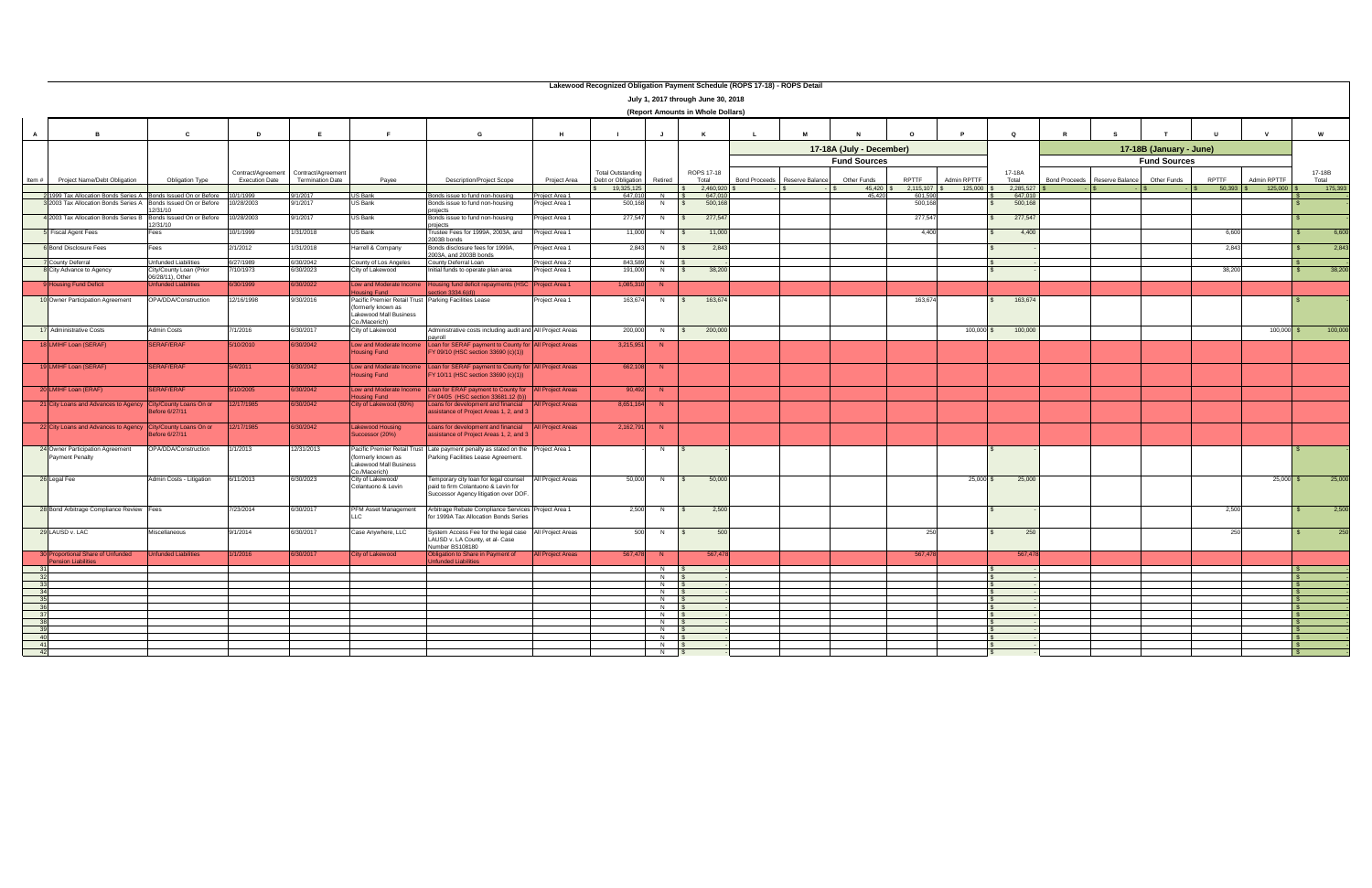|              | Pursuant to Health and Safety Code section 34177 (I), Redevelopment Property Tax Trust Fund (RPTTF) may be listed as a source of payment on the ROPS, but only to the extent no other funding source is available |                       |                                      |                               |                                 |                           |              |                                                                                                    |
|--------------|-------------------------------------------------------------------------------------------------------------------------------------------------------------------------------------------------------------------|-----------------------|--------------------------------------|-------------------------------|---------------------------------|---------------------------|--------------|----------------------------------------------------------------------------------------------------|
|              | or when payment from property tax revenues is required by an enforceable obligation. For tips on how to complete the Report of Cash Balances Form, see Cash Balance Tips Sheet.                                   |                       |                                      |                               |                                 |                           |              |                                                                                                    |
| A            | B                                                                                                                                                                                                                 | $\mathbf{C}$          | D                                    | E.                            | F.                              | G                         | H            |                                                                                                    |
|              |                                                                                                                                                                                                                   |                       |                                      | <b>Fund Sources</b>           |                                 |                           |              |                                                                                                    |
|              |                                                                                                                                                                                                                   |                       | <b>Bond Proceeds</b>                 |                               | <b>Reserve Balance</b>          | Other                     | <b>RPTTF</b> |                                                                                                    |
|              |                                                                                                                                                                                                                   |                       |                                      | Prior ROPS<br>period balances | Prior ROPS<br><b>RPTTF</b>      |                           |              |                                                                                                    |
|              |                                                                                                                                                                                                                   | Bonds issued on       |                                      | and DDR RPTTF                 | distributed as                  | Rent,                     | Non-Admin    |                                                                                                    |
|              | <b>Cash Balance Information by ROPS Period</b>                                                                                                                                                                    | or before<br>12/31/10 | Bonds issued on<br>or after 01/01/11 | balances<br>retained          | reserve for future<br>period(s) | grants,<br>interest, etc. | and<br>Admin | <b>Comments</b>                                                                                    |
|              | ROPS 15-16B Actuals (01/01/16 - 06/30/16)                                                                                                                                                                         |                       |                                      |                               |                                 |                           |              |                                                                                                    |
|              | 1 Beginning Available Cash Balance (Actual 01/01/16)                                                                                                                                                              |                       |                                      |                               |                                 |                           |              |                                                                                                    |
|              |                                                                                                                                                                                                                   |                       |                                      |                               |                                 |                           |              |                                                                                                    |
|              |                                                                                                                                                                                                                   | 1,457,585             |                                      |                               |                                 | 14,298                    |              |                                                                                                    |
|              | 2 Revenue/Income (Actual 06/30/16)                                                                                                                                                                                |                       |                                      |                               |                                 |                           |              |                                                                                                    |
|              | RPTTF amounts should tie to the ROPS 15-16B distribution from the<br>County Auditor-Controller during January 2016                                                                                                |                       |                                      |                               |                                 |                           |              |                                                                                                    |
|              |                                                                                                                                                                                                                   | 1,010                 |                                      |                               |                                 | 109,642                   |              | HJCH II/ Pacific Ford Payments for 2 quarters<br>822,231 and advance from the City for obligations |
| $\mathbf{3}$ | Expenditures for ROPS 15-16B Enforceable Obligations (Actual                                                                                                                                                      |                       |                                      |                               |                                 |                           |              |                                                                                                    |
|              | 06/30/16)                                                                                                                                                                                                         |                       |                                      |                               |                                 |                           |              |                                                                                                    |
|              |                                                                                                                                                                                                                   |                       |                                      |                               |                                 | 81,046                    | 819,705      |                                                                                                    |
| 4            | Retention of Available Cash Balance (Actual 06/30/16)                                                                                                                                                             |                       |                                      |                               |                                 |                           |              |                                                                                                    |
|              | RPTTF amount retained should only include the amounts distributed as<br>reserve for future period(s)                                                                                                              |                       |                                      |                               |                                 |                           |              |                                                                                                    |
|              |                                                                                                                                                                                                                   | 1,458,595             |                                      |                               |                                 |                           |              |                                                                                                    |
|              | 5  ROPS 15-16B RPTTF Balances Remaining                                                                                                                                                                           |                       |                                      |                               |                                 |                           |              |                                                                                                    |
|              |                                                                                                                                                                                                                   |                       |                                      | No entry required             |                                 |                           |              |                                                                                                    |
|              |                                                                                                                                                                                                                   |                       |                                      |                               |                                 |                           |              |                                                                                                    |
|              | 6 Ending Actual Available Cash Balance<br>C to G = $(1 + 2 - 3 - 4)$ , H = $(1 + 2 - 3 - 4 - 5)$                                                                                                                  |                       |                                      |                               |                                 |                           |              |                                                                                                    |
|              |                                                                                                                                                                                                                   |                       |                                      |                               |                                 |                           |              |                                                                                                    |
|              |                                                                                                                                                                                                                   |                       |                                      |                               |                                 | S.                        | 2,526        |                                                                                                    |

# **Lakewood Recognized Obligation Payment Schedule (ROPS 17-18) - Report of Cash Balances (Report Amounts in Whole Dollars)**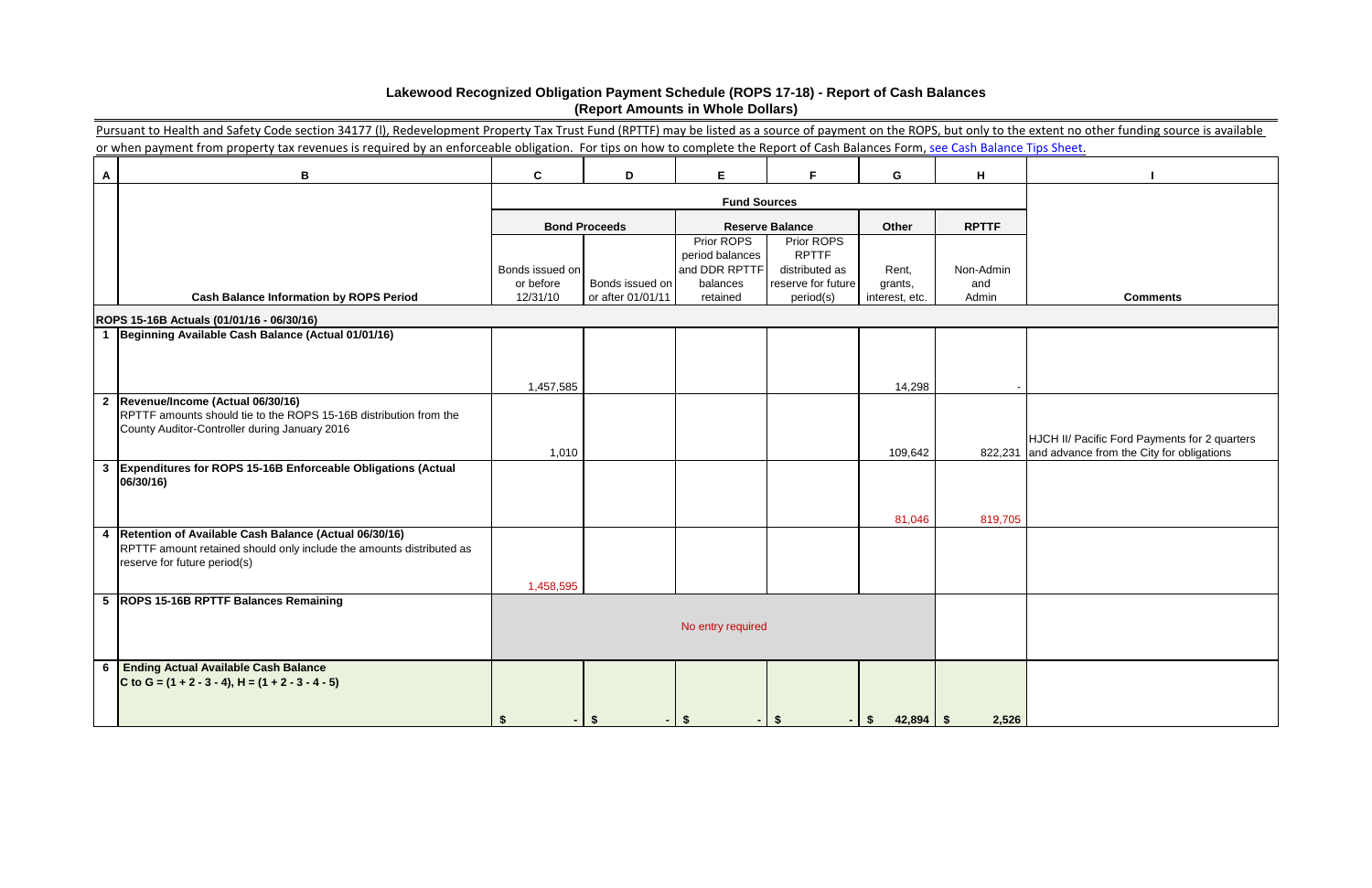|       | Lakewood Recognized Obligation Payment Schedule (ROPS 17-18) - Notes July 1, 2017 through June 30, 2018 |
|-------|---------------------------------------------------------------------------------------------------------|
| Item# | <b>Notes/Comments</b>                                                                                   |
|       |                                                                                                         |
|       |                                                                                                         |
|       |                                                                                                         |
|       |                                                                                                         |
|       |                                                                                                         |
|       |                                                                                                         |
|       |                                                                                                         |
|       |                                                                                                         |
|       |                                                                                                         |
|       |                                                                                                         |
|       |                                                                                                         |
|       |                                                                                                         |
|       |                                                                                                         |
|       |                                                                                                         |
|       |                                                                                                         |
|       |                                                                                                         |
|       |                                                                                                         |
|       |                                                                                                         |
|       |                                                                                                         |
|       |                                                                                                         |
|       |                                                                                                         |
|       |                                                                                                         |
|       |                                                                                                         |
|       |                                                                                                         |
|       |                                                                                                         |

| 2018 |  |
|------|--|
|      |  |
|      |  |
|      |  |
|      |  |
|      |  |
|      |  |
|      |  |
|      |  |
|      |  |
|      |  |
|      |  |
|      |  |
|      |  |
|      |  |
|      |  |
|      |  |
|      |  |
|      |  |
|      |  |